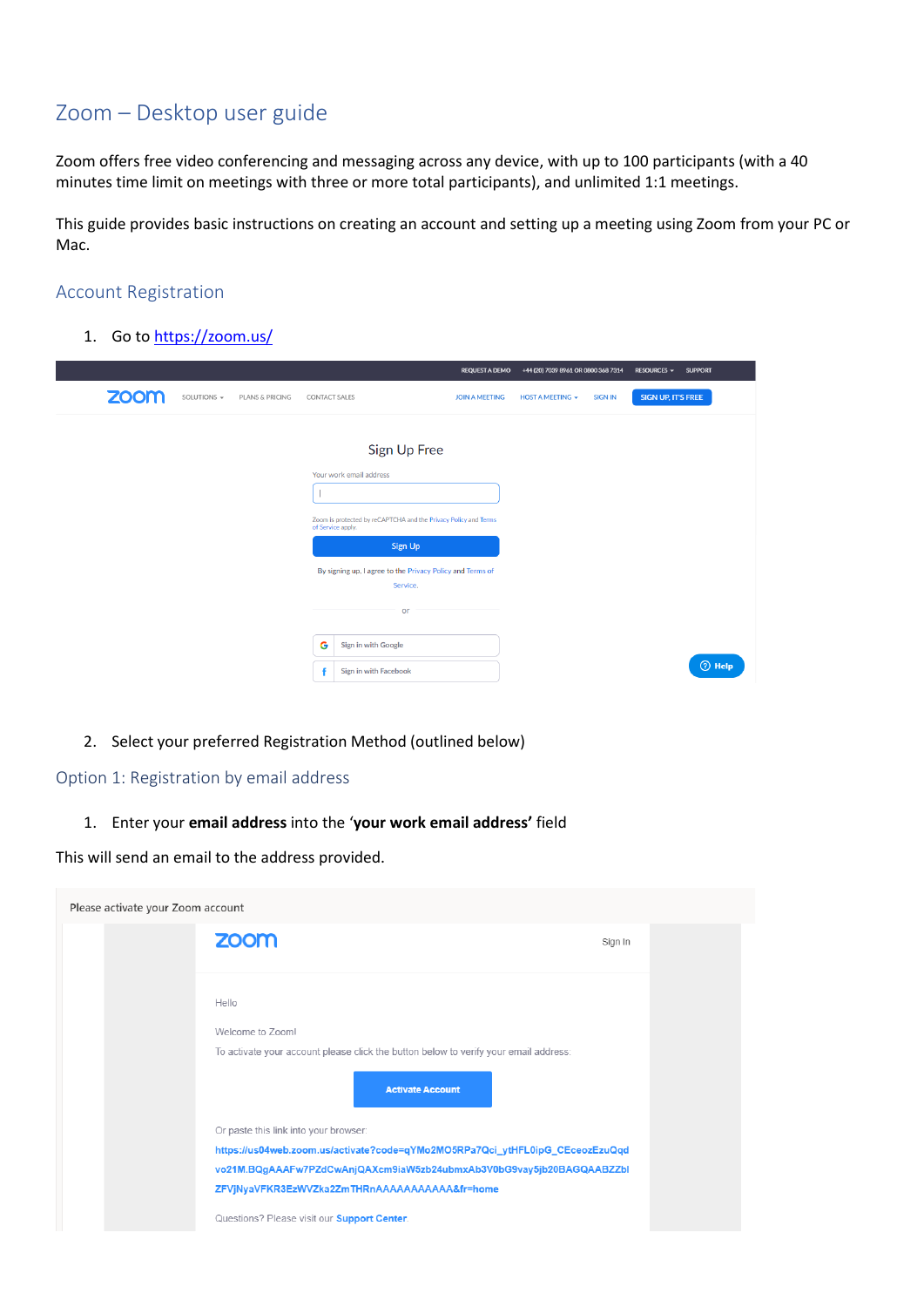#### 2. Click the **Activate Account** button



3. Enter your **First Name**, **Last Name** and choose and confirm a **Password**. Click the **Continue** button to verify your email account.

You will then be prompted to invite colleagues to a meeting, though you can skip this step for the moment.

#### Option 2: Registration through Google

1. Select **Sign in with Google**

This will use your existing login information to create an account.

2. Select an **Google** account from the suggestions provided, or enter the information manually.

|       | −<br>Choose an account                                                                                                                                                                                  |
|-------|---------------------------------------------------------------------------------------------------------------------------------------------------------------------------------------------------------|
|       |                                                                                                                                                                                                         |
|       | to continue to Zoom                                                                                                                                                                                     |
|       | Nicola Robinson                                                                                                                                                                                         |
| LIBLA | U3A UK                                                                                                                                                                                                  |
| ©     | Use another account                                                                                                                                                                                     |
|       | To continue, Google will share your name, email address,<br>language preference, and profile picture with Zoom. Before<br>using this app, you can review Zoom's privacy policy and<br>terms of service. |

3. Click **Create Account**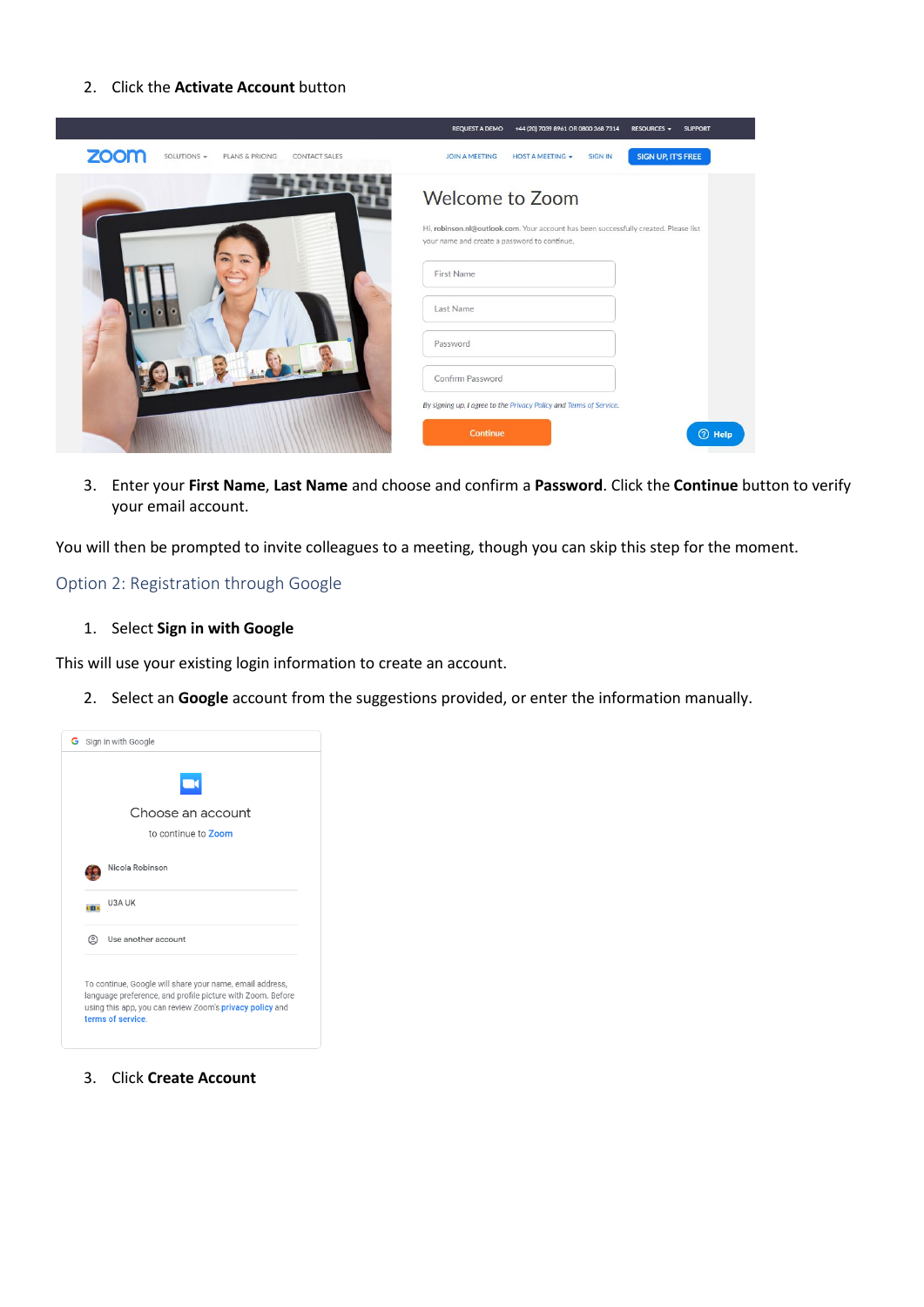| <b>Welcome to Zoom</b>                                     |
|------------------------------------------------------------|
|                                                            |
| Create your Zoom account with your Google account          |
| <b>Nicola Robinson</b>                                     |
| <b>Create Account</b>                                      |
| By submitting this form, you agree to the Terms of Service |
|                                                            |
|                                                            |
|                                                            |

## Option 3: Registration through Facebook

This will use your existing login information to create an account.

1. Select **Sign in with Facebook**

| Search | $\alpha$                                                                  | <b>Niki</b> | Home | <b>Find Friends</b> | Create |  |  |  |
|--------|---------------------------------------------------------------------------|-------------|------|---------------------|--------|--|--|--|
|        |                                                                           |             |      |                     |        |  |  |  |
|        | zoom.us will receive:<br>your name and profile picture and email address. |             |      |                     |        |  |  |  |
|        |                                                                           |             |      |                     |        |  |  |  |
|        | $\boxtimes$ Edit this                                                     |             |      |                     |        |  |  |  |
|        | <b>Continue as Niki</b>                                                   |             |      |                     |        |  |  |  |
|        |                                                                           |             |      |                     |        |  |  |  |
|        |                                                                           |             |      |                     |        |  |  |  |
|        | Cancel                                                                    |             |      |                     |        |  |  |  |
|        | This doesn't let the app post to Facebook                                 |             |      |                     |        |  |  |  |
|        | App Terms · Privacy Policy                                                |             |      |                     |        |  |  |  |
|        |                                                                           |             |      |                     |        |  |  |  |

2. Click **Continue as [NAME]** to complete

# Login

If you already have an account, use the **Sign In** button in the top right of the screen

1. Enter your **Email address** and **Password,** and click **Sign In**

|      |                   |                 |                      |         | <b>REQUEST A DEMO</b> | +44 (20) 7039 8961 OR 0800 368 7314 |                | RESOURCES $\blacktriangledown$ | <b>SUPPORT</b> |
|------|-------------------|-----------------|----------------------|---------|-----------------------|-------------------------------------|----------------|--------------------------------|----------------|
| zoom | SOLUTIONS $\star$ | PLANS & PRICING | CONTACT SALES        |         | <b>JOIN A MEETING</b> | <b>HOST A MEETING +</b>             | <b>SIGN IN</b> | SIGN UP, IT'S FREE             |                |
|      |                   |                 |                      |         |                       |                                     |                |                                |                |
|      |                   |                 |                      | Sign In |                       |                                     |                |                                |                |
|      |                   |                 | Email address        |         |                       |                                     |                |                                |                |
|      |                   |                 | <b>Email address</b> |         |                       |                                     |                |                                |                |
|      |                   |                 | Password             |         |                       |                                     |                |                                |                |
|      |                   |                 | Password             |         |                       |                                     |                |                                |                |
|      |                   |                 |                      |         |                       |                                     |                |                                |                |
|      |                   |                 |                      | Sign In |                       |                                     |                |                                |                |
|      |                   |                 | Forgot password?     |         | Stay signed in        |                                     |                |                                |                |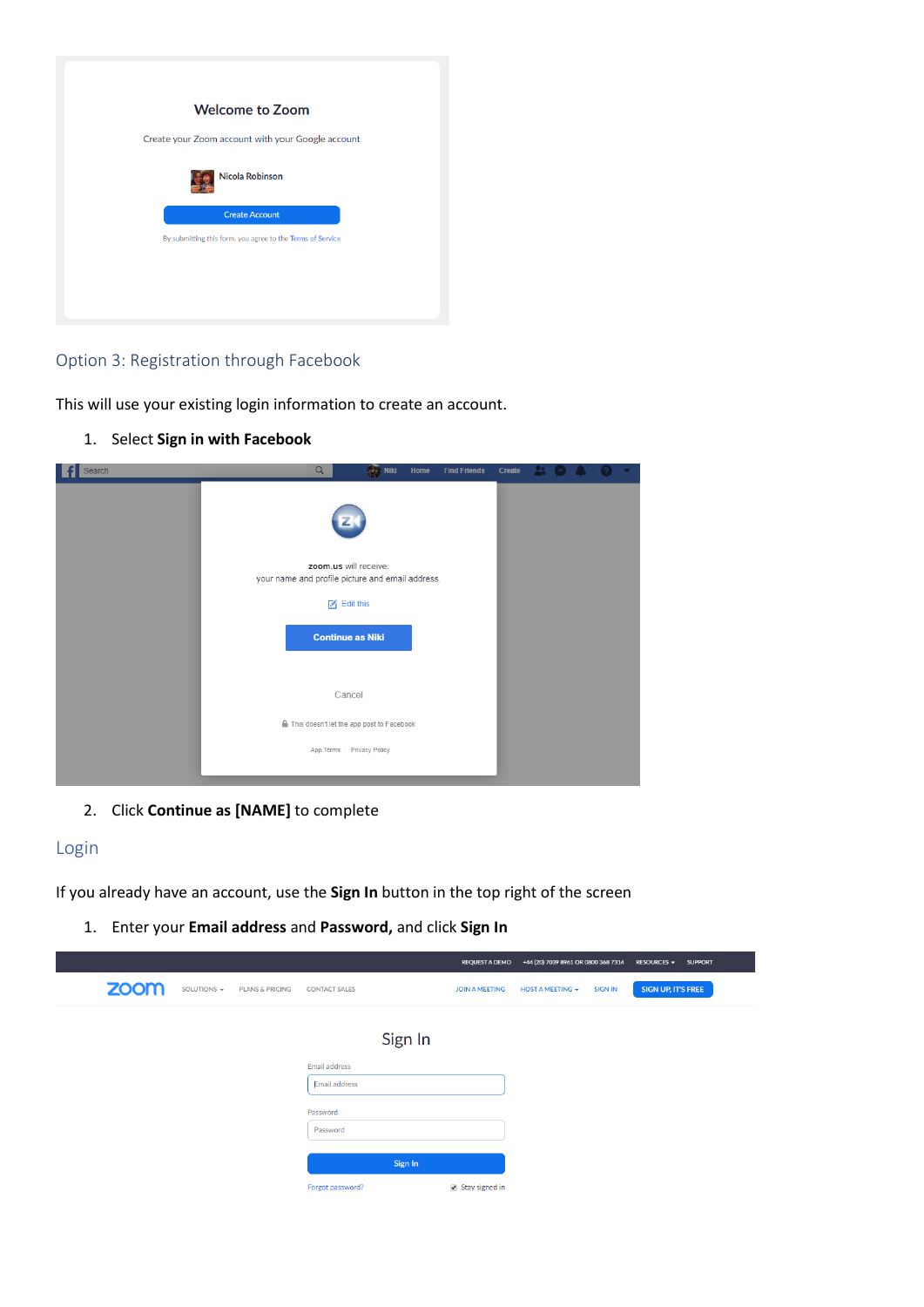# Scheduling a meeting

1. Select the **Meetings Tab** on the left of the screen and click the **Schedule a New Meeting** button, *or* use the **Schedule Meeting** button in the Navigation Bar at the top of the screen

|                            |                                                                                                                                                                                                                                                                                                                                  |                          | <b>REQUEST A DEMO</b>                                                                                | +44 (20) 7039 8961 OR 0800 368 7314              | <b>RESOURCES +</b><br><b>SUPPORT</b> |
|----------------------------|----------------------------------------------------------------------------------------------------------------------------------------------------------------------------------------------------------------------------------------------------------------------------------------------------------------------------------|--------------------------|------------------------------------------------------------------------------------------------------|--------------------------------------------------|--------------------------------------|
| <b>ZOOM</b><br>SOLUTIONS - | PLANS & PRICING<br><b>CONTACT SALES</b>                                                                                                                                                                                                                                                                                          |                          | <b>SCHEDULE A MEETING</b>                                                                            | <b>JOIN A MEETING</b><br><b>HOST A MEETING +</b> | <b>SIGN OUT</b>                      |
|                            | Important Notice: Due to increased demand, dial-in by phone audio conferencing capabilities may be temporarily removed from your free Basic account. During this time, we strongly recommend using our<br>computer audio capabilities. If you require dial-in by phone audio conferencing, please see our other package options. |                          |                                                                                                      |                                                  | $\times$                             |
| PERSONAL<br>Profile        | <b>Upcoming Meetings</b>                                                                                                                                                                                                                                                                                                         | <b>Previous Meetings</b> | <b>Personal Meeting Room</b>                                                                         | <b>Meeting Templates</b>                         | <b>Cet Training</b>                  |
| <b>Meetings</b>            | <b>Schedule a New Meeting</b>                                                                                                                                                                                                                                                                                                    |                          |                                                                                                      |                                                  |                                      |
| Webinars                   |                                                                                                                                                                                                                                                                                                                                  |                          |                                                                                                      |                                                  |                                      |
| <b>Recordings</b>          | Start Time ÷                                                                                                                                                                                                                                                                                                                     | Topic $\div$             |                                                                                                      | <b>Meeting ID</b>                                |                                      |
| <b>Settings</b>            |                                                                                                                                                                                                                                                                                                                                  |                          | The user does not have any upcoming meetings.<br>To schedule a new meeting click Schedule a Meeting. |                                                  |                                      |
| <b>ADMIN</b>               |                                                                                                                                                                                                                                                                                                                                  |                          |                                                                                                      |                                                  |                                      |
| > User Management          |                                                                                                                                                                                                                                                                                                                                  |                          |                                                                                                      |                                                  |                                      |
| <b>Room Management</b>     |                                                                                                                                                                                                                                                                                                                                  |                          |                                                                                                      |                                                  | 7 Help                               |

2. Enter a **Topic,** a **Description** (optional), **date and time**, and a meeting **duration**

|                                                                                                                        |                                                    | <b>REQUEST A DEMO</b>                                                                                                                                                                                  | +44 (20) 7039 8961 OR 0800 368 7314<br><b>SUPPORT</b><br><b>RESOURCES -</b> |  |
|------------------------------------------------------------------------------------------------------------------------|----------------------------------------------------|--------------------------------------------------------------------------------------------------------------------------------------------------------------------------------------------------------|-----------------------------------------------------------------------------|--|
| <b>ZOOM</b><br>SOLUTIONS -                                                                                             | <b>PLANS &amp; PRICING</b><br><b>CONTACT SALES</b> | <b>SCHEDULE A MEETING</b>                                                                                                                                                                              | <b>HOST A MEETING +</b><br><b>SIGN OUT</b><br><b>JOIN A MEETING</b>         |  |
| computer audio capabilities. If you require dial-in by phone audio conferencing, please see our other package options. |                                                    | Important Notice: Due to increased demand, dial-in by phone audio conferencing capabilities may be temporarily removed from your free Basic account. During this time, we strongly recommend using our | $\times$                                                                    |  |
| PERSONAL                                                                                                               | My Meetings > Schedule a Meeting                   |                                                                                                                                                                                                        |                                                                             |  |
| Profile                                                                                                                | <b>Schedule a Meeting</b>                          |                                                                                                                                                                                                        |                                                                             |  |
| <b>Meetings</b>                                                                                                        | <b>Topic</b>                                       | Witsend Committee Meeting March 2020                                                                                                                                                                   |                                                                             |  |
| Webinars                                                                                                               |                                                    |                                                                                                                                                                                                        |                                                                             |  |
| <b>Recordings</b>                                                                                                      | <b>Description (Optional)</b>                      | Enter your meeting description                                                                                                                                                                         |                                                                             |  |
| <b>Settings</b>                                                                                                        |                                                    |                                                                                                                                                                                                        |                                                                             |  |
| <b>ADMIN</b>                                                                                                           | When                                               | 03/18/2020<br>前<br>1:00<br>$PM \sim$<br>$\checkmark$                                                                                                                                                   |                                                                             |  |
| > User Management<br><b>Room Management</b><br>$\rightarrow$                                                           | <b>Duration</b>                                    | $\mathbf 0$<br>1<br>min<br>$\checkmark$<br>$\checkmark$<br>hr                                                                                                                                          | (?) Help                                                                    |  |

You can set the meeting to recur **daily, weekly** or **monthly** and limit the number of recurrences using the **End Date**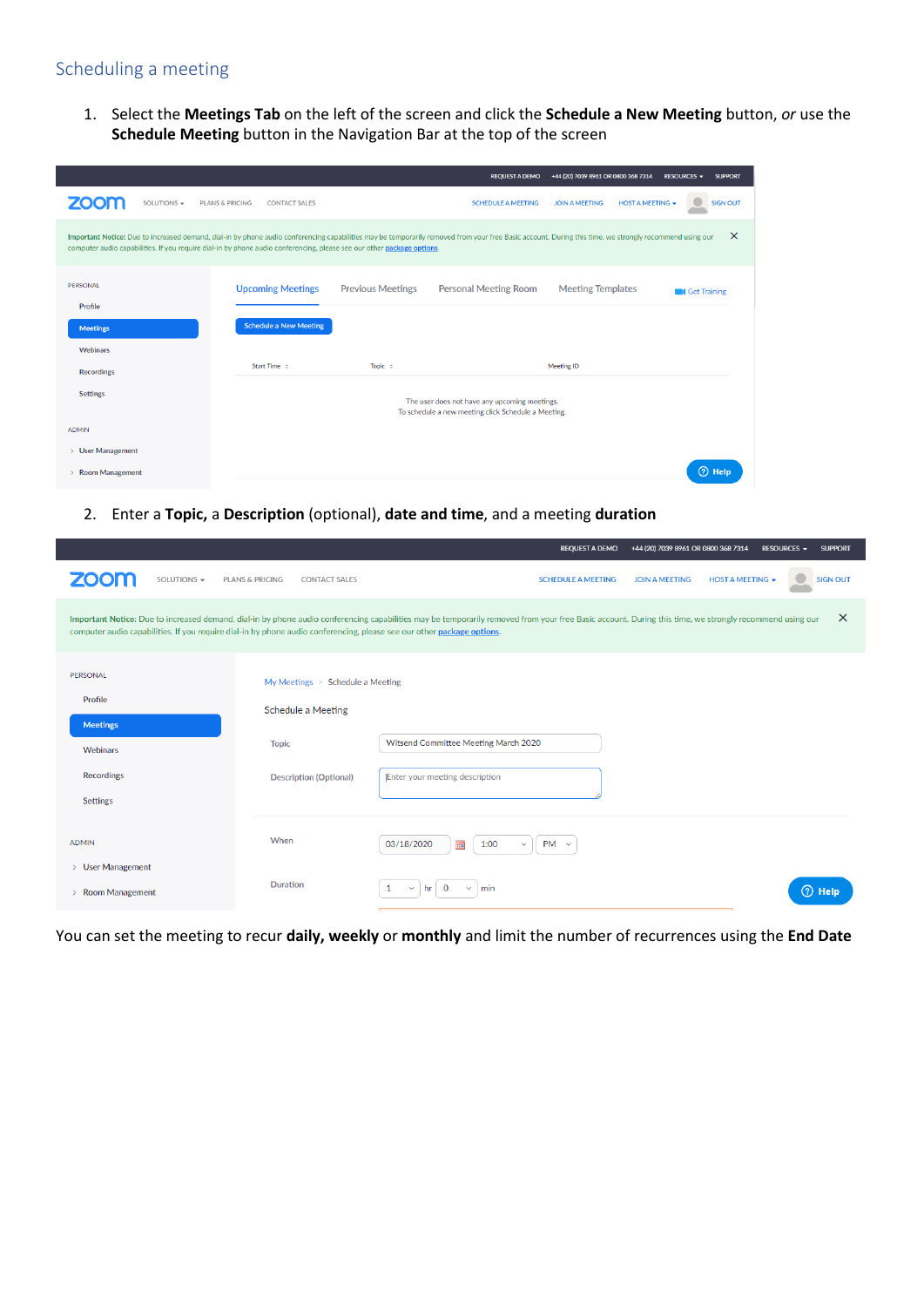|                                                                                | <b>Time Zone</b>        | (GMT+0:00) London<br>$\checkmark$                                                                                                                                                                                         |          |
|--------------------------------------------------------------------------------|-------------------------|---------------------------------------------------------------------------------------------------------------------------------------------------------------------------------------------------------------------------|----------|
| <b>Attend Live Training</b><br><b>Video Tutorials</b><br><b>Knowledge Base</b> |                         | Recurring meeting Every day, until Mar 24, 2020, 7 occurrence(s)<br>Recurrence<br>Daily<br>$\checkmark$<br>Repeat every<br>$1 \times day$<br>End date<br><sup>◎</sup> By 03/24/2020<br>After 7<br>▦<br>$\vee$ occurrences |          |
|                                                                                | <b>Meeting Password</b> | Require meeting password<br>295440                                                                                                                                                                                        |          |
|                                                                                | Video                   | Host<br>on off<br>Participant<br>◉ off<br>$\bigcirc$ on                                                                                                                                                                   | $①$ Help |
|                                                                                |                         | Save<br>Cancel                                                                                                                                                                                                            |          |

- 3. Make a note of your **meeting password**, which users will need to gain access to the meeting. For added security, it is **highly recommended** that you do not disable this feature. Further information about meetings security is outlined below.
- 4. For video conferencing, be sure to select **On** for both **Host** and **Participant**
- 5. Click **Save** to complete

| SOLUTIONS -                                                  | <b>PLANS &amp; PRICING</b><br><b>CONTACT SALES</b> | <b>HOST A MEETING +</b><br><b>SIGN OUT</b><br><b>SCHEDULE A MEETING</b><br><b>JOIN A MEETING</b>  |
|--------------------------------------------------------------|----------------------------------------------------|---------------------------------------------------------------------------------------------------|
| <b>PERSONAL</b>                                              |                                                    | My Meetings > Manage "Witsend Committee Meeting March 2020"                                       |
| Profile<br><b>Meetings</b>                                   | <b>Topic</b>                                       | <b>Start this Meeting</b><br>Witsend Committee Meeting March 2020                                 |
| Webinars                                                     | <b>Time</b>                                        | Mar 18, 2020 01:00 PM London                                                                      |
| <b>Recordings</b>                                            |                                                    | <b>o</b> Outlook Calendar (.ics)<br>Vahoo Calendar<br><b>Google Calendar</b><br>Add to<br>31      |
| <b>Settings</b>                                              |                                                    |                                                                                                   |
| <b>ADMIN</b>                                                 | <b>Meeting ID</b>                                  | 709-949-532                                                                                       |
| > User Management<br><b>Room Management</b><br>$\mathcal{P}$ | <b>Meeting Password</b>                            | $\vee$ Require meeting password 295440                                                            |
| > Account Management                                         | Join URL:                                          | C Copy the invitation<br>https://us04web.zoom.us/j/709949532?pwd=NEF4Q0xYYVd2U0IDcnFXbTM2aGU4QT09 |
| > Advanced                                                   | Video                                              | Host<br>Off<br>$\circledcirc$ Help<br>Participant<br>Off                                          |

- 6. Copy the **Join URL** and **Meeting Password**
- 7. Click **Start this Meeting**
- 8. Click **Open Zoom**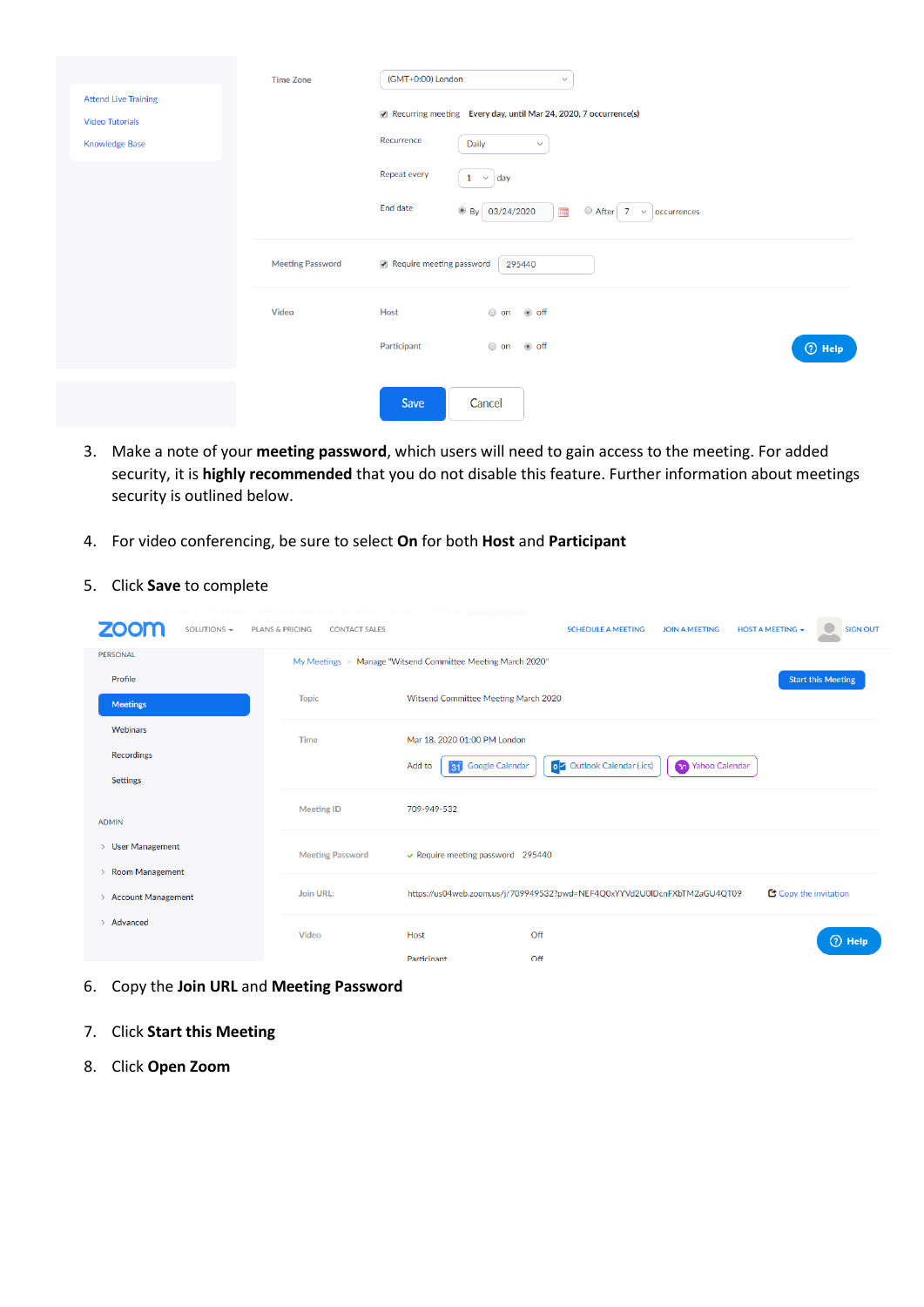

This will Download or Launch the Zoom App and your meeting will begin.

From here you can also invite attendees via an email link (using the large **Invite others** icon or the smaller **Invite** icon at the bottom), **share your screen** with attendees, and **enable a group text chat** which will run simultaneously to your conference call.



|             | $\frac{1}{2}$ $\sim$ 7 |               |                                  |             |               |  |
|-------------|------------------------|---------------|----------------------------------|-------------|---------------|--|
| <b>Mute</b> | Start Video            | <b>Invite</b> | Manage Participants Share Screen | <b>Chat</b> | <b>Record</b> |  |